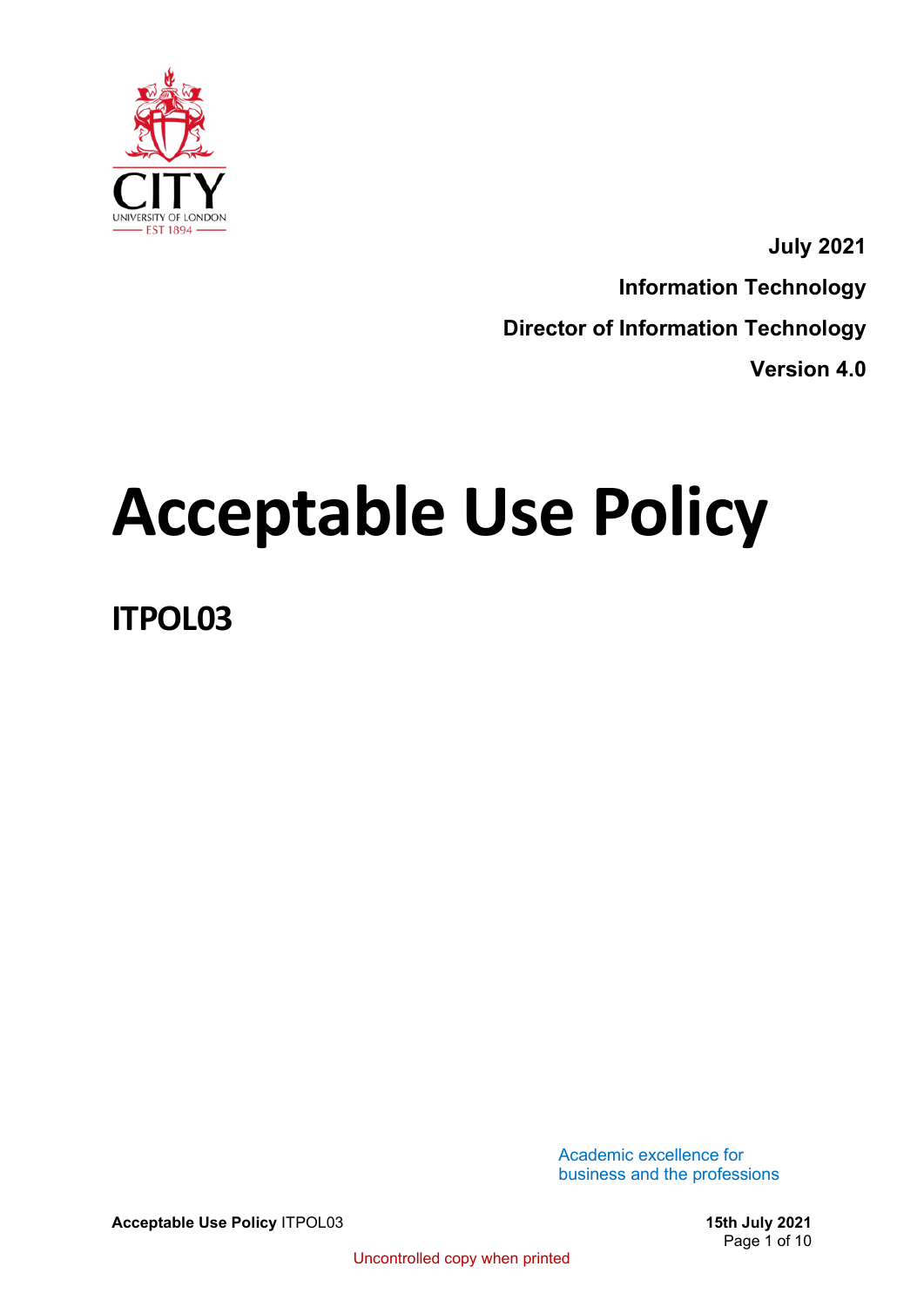# **Contents**

| 1.  |  |
|-----|--|
| 2.  |  |
| 3.  |  |
| 4.  |  |
| 5.  |  |
| 6.  |  |
| 7.  |  |
| 8.  |  |
| 9.  |  |
| 10. |  |
| 11. |  |
| 12. |  |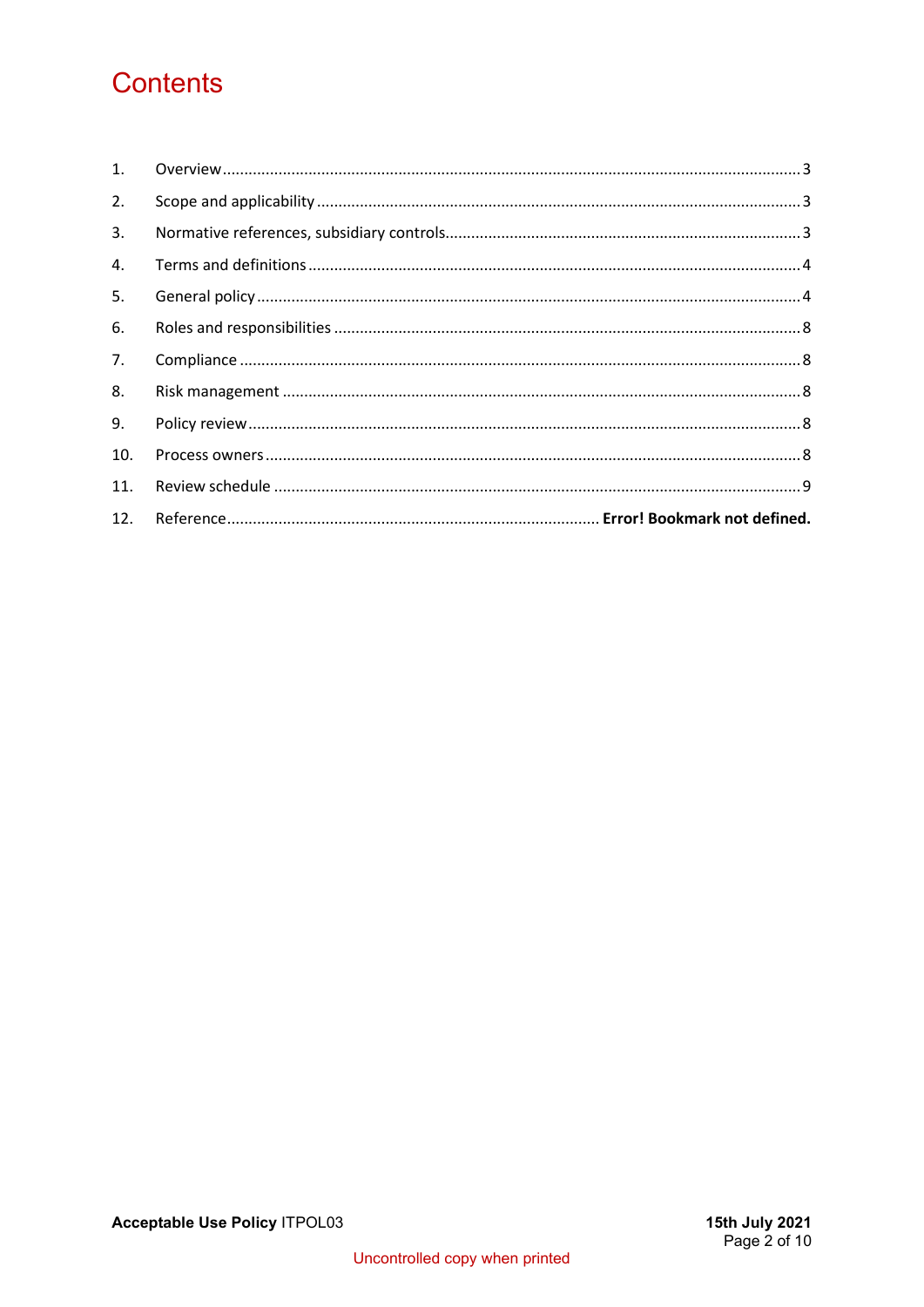## <span id="page-2-0"></span>**1. Overview**

The University processes information in order to carry out its normal functioning. This may include confidential and personal information about businesses and individuals. Information is a valuable, costly, asset. Business continuance and academic progress is dependent on its integrity and continued availability. Steps will be taken to protect information assets from unauthorised use, modification, disclosure or destruction, whether accidental or intentional. This policy forms part of an information security management system (ISMS) which is a living document in support of these activities.

The Acceptable Use Policy sets out a set of unacceptable behaviours in Section 5 and later defines to a lesser extent behaviour, which is permitted on City, University of London IT systems. By stating what is unacceptable, users are then in a better position to use the provided systems in an acceptable and reasonable way. If users are in any way confused as to their responsibilities, they should seek guidance from the IT Service Desk.

## <span id="page-2-1"></span>**2. Scope and applicability**

This policy applies to staff, students, alumni, contractors, consultants, temporary and visiting staff, including interns, retired staff, honorary staff, volunteers and other workers of the University, including all personnel affiliated with third parties who interact with the information held by the University in all its forms and its related information systems. This includes, but is not limited to, any systems or data attached to the University computer or telephony networks, systems supplied by the University or communications sent to or from the University.

This policy applies to all people and assets in the execution of the original and supplemental University charters where pertaining to IT. This policy is reviewed, maintained and updated by the Information Security Manager. This policy will be reviewed, at minimum, annually.

#### <span id="page-2-2"></span>**3. Normative references, subsidiary controls**

- This document forms part of an ISO/IEC27001 aligned ISMS
- Controls A6.2.1, A8.3, A9.1, A9.3.1, A9.4 of ISO/IEC27002 are applicable
- Legislation including but not exclusively: GDPR 2018, Data Protection Act 2018, Computer Misuse Act, Human Rights Act, Regulation of investigatory powers act 2000, the Terrorism Act (2006)
- Lawful Business Practice Regulations 2000 and general principals of employment law apply
- All university IT security policies form the one aligned ISMS suite governed by the Information Security policy (ITPOL01)
- The Director of IT shall oversee the implementation of information security controls and approve subsidiary policies.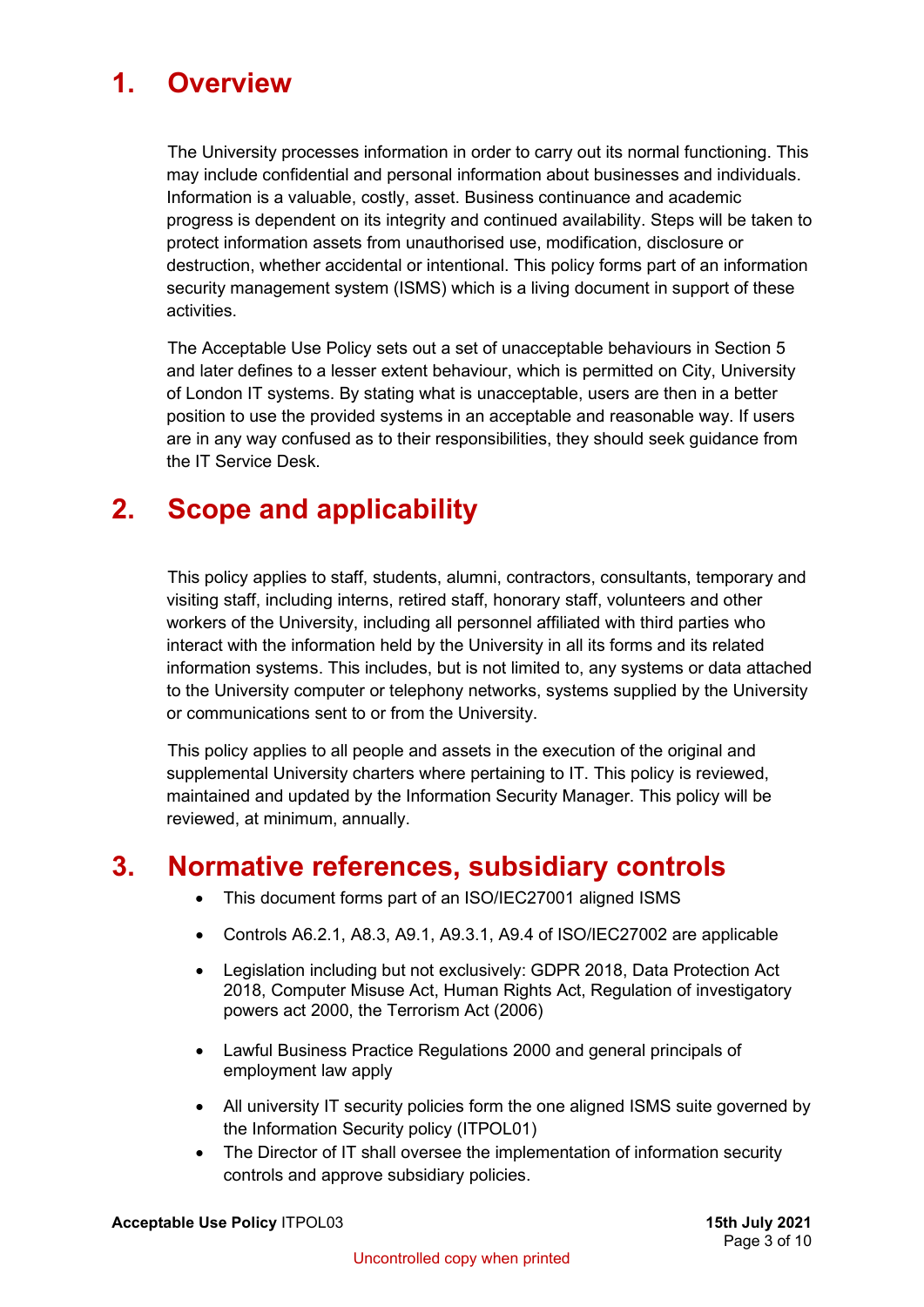## <span id="page-3-0"></span>**4. Terms and definitions**

For the purpose of this document, the terms and conditions given in ISO/IEC 27001 apply.

Standard IT taxonomy is used.

#### <span id="page-3-1"></span>**5. General policy**

The University is committed to protecting and securing the use of information and information systems under its control to protect and maintain the availability, integrity and confidentiality of this information.

- **5.1** The University Network must not be used directly or indirectly by a person for the creation, downloading, alteration, transmission or storage of:
	- **5.1.1** Any material which may be considered offensive, obscene or contain indecent images.
	- **5.1.2** Material which may be considered defamatory, threatening, discriminatory, extremist or which has the potential to radicalise the individual or others. See section 5.1.10.
	- **5.1.3** Any data which may be used to facilitate harassment, bullying and/or victimisation of a member of the University, public or third party.
	- **5.1.4** Any information or data which endorses discrimination on any basis be that race, gender, religion or belief, disability, age or sexual orientation. Information containing this content for research purposes must be approved by the Senate Research Ethics Committee.
	- **5.1.5** Any information or data with the intent to defraud or deceive.
	- **5.1.6** Any information or data which advocates or promotes any unlawful act. Information containing this content for research purposes must be approved by the Senate Research Ethics Committee (UK law prevails).
	- **5.1.7** Any information or data which infringes the intellectual property or privacy rights of a third party.
	- **5.1.8** Any electronic or physical material which is designed to or will bring the University or its staff, students, alumni or partners into disrepute.
	- **5.1.9** Any information that may or could be used for the propagation of acts of terrorism or against the state and radicalisation. Information containing this content for research purposes must be approved by the Senate Research Ethics Committee and notified Information Compliance.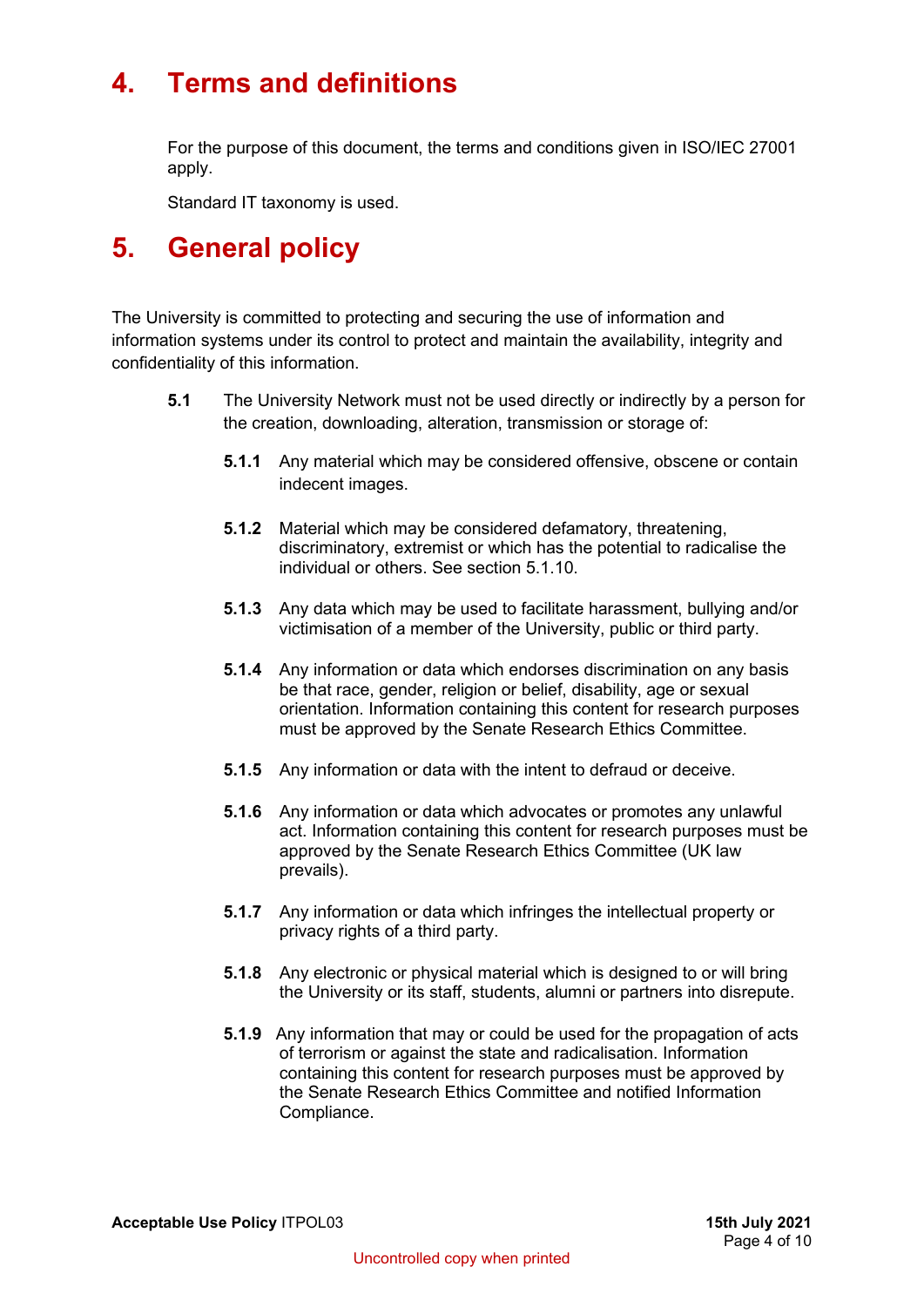- **5.2** The University network must not be deliberately used by a person for activities having, or likely to have, any of the following effects:
	- **5.2.1** Destroying, corrupting, altering or otherwise interfering with another person's data without consent or authority to do so.
	- **5.2.2** Disrupting the work of another person or altering the functioning of the University network.
	- **5.2.3** Intentionally denying access to the University network, its services and facilities to other users by malice or forethought.
	- **5.2.4** Causing a breach of good practice likely to damage the reputation of the University or its 3<sup>rd</sup> parties.
	- **5.2.5** Where the University network is used to access another network or service, such as JANET, that organisation's Acceptable Use Policy must be respected and adhered to.
- **5.3** Users must not:
	- **5.3.1** Use personal email accounts to conduct University business.
	- **5.3.2** Store data which contains personally identifiable information or commercially sensitive data on/ in unapproved services or equipment.
	- **5.3.3** Download City data containing personally identifiable or commercially sensitive information onto a non-City or personal device.
	- **5.3.4** Use any form of unencrypted media or any other portable device, to hold City data. Exemptions may apply to this clause in some circumstances, please consult flexible working guidance on staff hub for the most up to date information.
	- **5.3.5** Gain or attempt to gain unauthorised access to the University network.
	- **5.3.6** Gain or attempt to gain unauthorised access to restricted programs, research data or applications held on the University network.
	- **5.3.7** Deploy data-interception, password-detecting, packet sniffing or similar software or devices on the University network.
	- **5.3.8** Users may not download or install any application, operating system or files for later installation on University devices; except those users who are specifically authorised by a Security Exception.
	- **5.3.9** Carry out activities which may be seen to be intentional or reckless to introduce any form of spyware, computer virus or other potentially malicious software.
	- **5.3.10** Attempt to disable screen locks or similar devices provided to protect systems.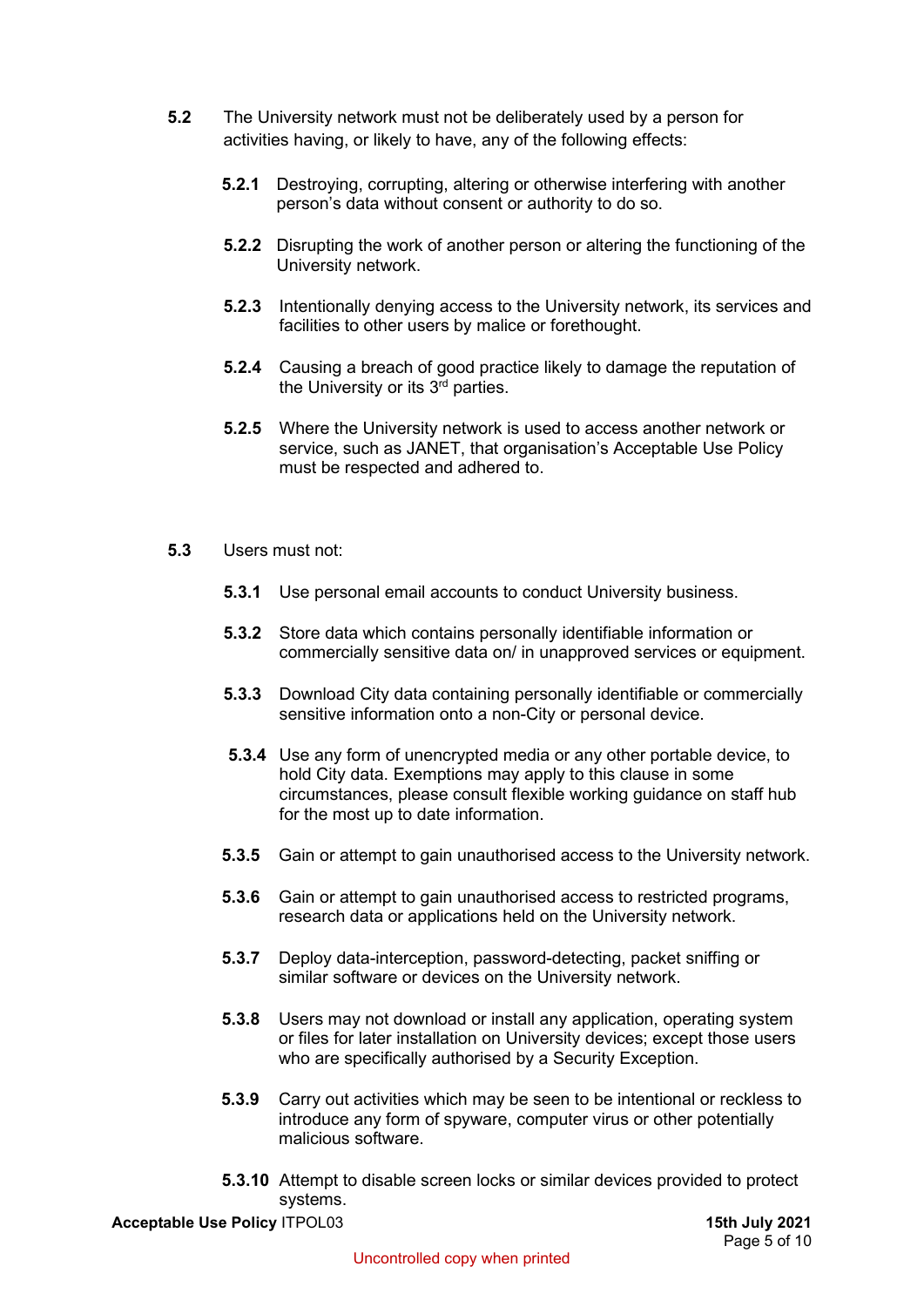- **5.3.11** Disable, interfere with or alter anti-virus on University devices.
- **5.3.12** Use anyone else's credentials to access the network or any other service that requires a logon.
- **5.3.13** Share their network username and password with anyone.
- **5.3.14** Forward any personally identifiable information as defined by GDPR or commercially sensitive material received via the City network. Excepting approved  $3<sup>rd</sup>$  parties with whom the University has a contract in place.
- **5.3.15** Remove equipment, information or data from University premises without appropriate approval.
- **5.3.16** Copy or transfer any data on to unencrypted removable media.

#### **5.4** Users **must:**

- **5.4.1** Take responsibility for protecting their username, password / passphrase.
- **5.4.2** Users must ensure applications and systems are up to date on the devices they are responsible for and respond promptly to any requests from IT to update their devices if necessary.
- **5.4.3** Make themselves familiar with the University Information and Data protection, Security policies and procedures.
- **5.4.4** Raise immediately if they detect, suspect or witness an incident that may be an information security breach. This should be done in accordance with the information provided on the Staff Hub. [https://staffhub.city.ac.uk/information-technology/data-protection/data](https://staffhub.city.ac.uk/information-technology/data-protection/data-breaches)[breaches](https://staffhub.city.ac.uk/information-technology/data-protection/data-breaches)
- **5.4.5** Take precautions to protect all computer media and portable computers (e.g. walking with laptops opened and unlocked or left on display such that it would encourage an opportunist theft).
- **5.4.6** Comply with the General Data Protection Regulation (UK GDPR) and the Data Protection Act 2018 and any other legal, statutory or contractual obligations that the University informs them is relevant.
- **5.4.7** All requests to use and research sensitive material (as defined by GDPR) at the University, including material relating to terrorism and extremism must be approved through the University's Senate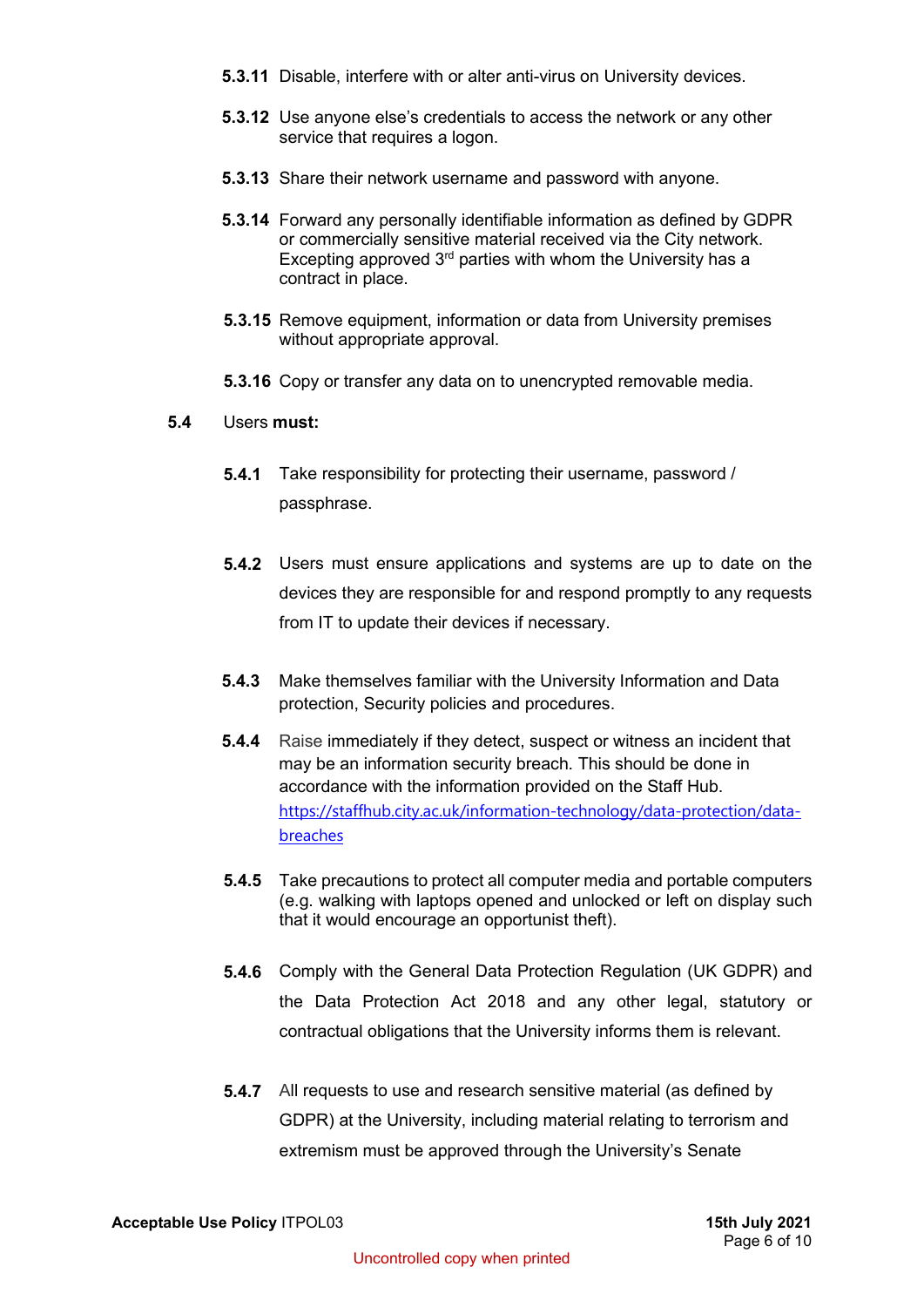Research Ethics Committee and storage registered with the Research Ethics Office. Information Assurance Team must be contacted so the risks may properly be assessed.

- **5.4.8** Only use City approved storage systems to hold and store university data. Staff are reminded data may not be downloaded to their personal devices.
- **5.4.9** Ensure that any work, research or project undertaken using Personally Identifiable Information has either a Threshold Test or DPIA in force to cover the use of that information.
- **5.4.10** Understand their use of the University network may be monitored in line with City policies and where is a lawful basis to do.
- **5.5** When a user leaves the University they **must**:
	- **5.5.1** Return all equipment assigned or loaned to them to their manager. All equipment purchased by City remains the property of City, this includes assets purchased from research grants.
	- **5.5.2** Return any and all equipment assigned or loaned to them; delivery or collection will be arranged as appropriate. Staff are reminded equipment sourced via City IT remains the property of City, even if purchased from research grants.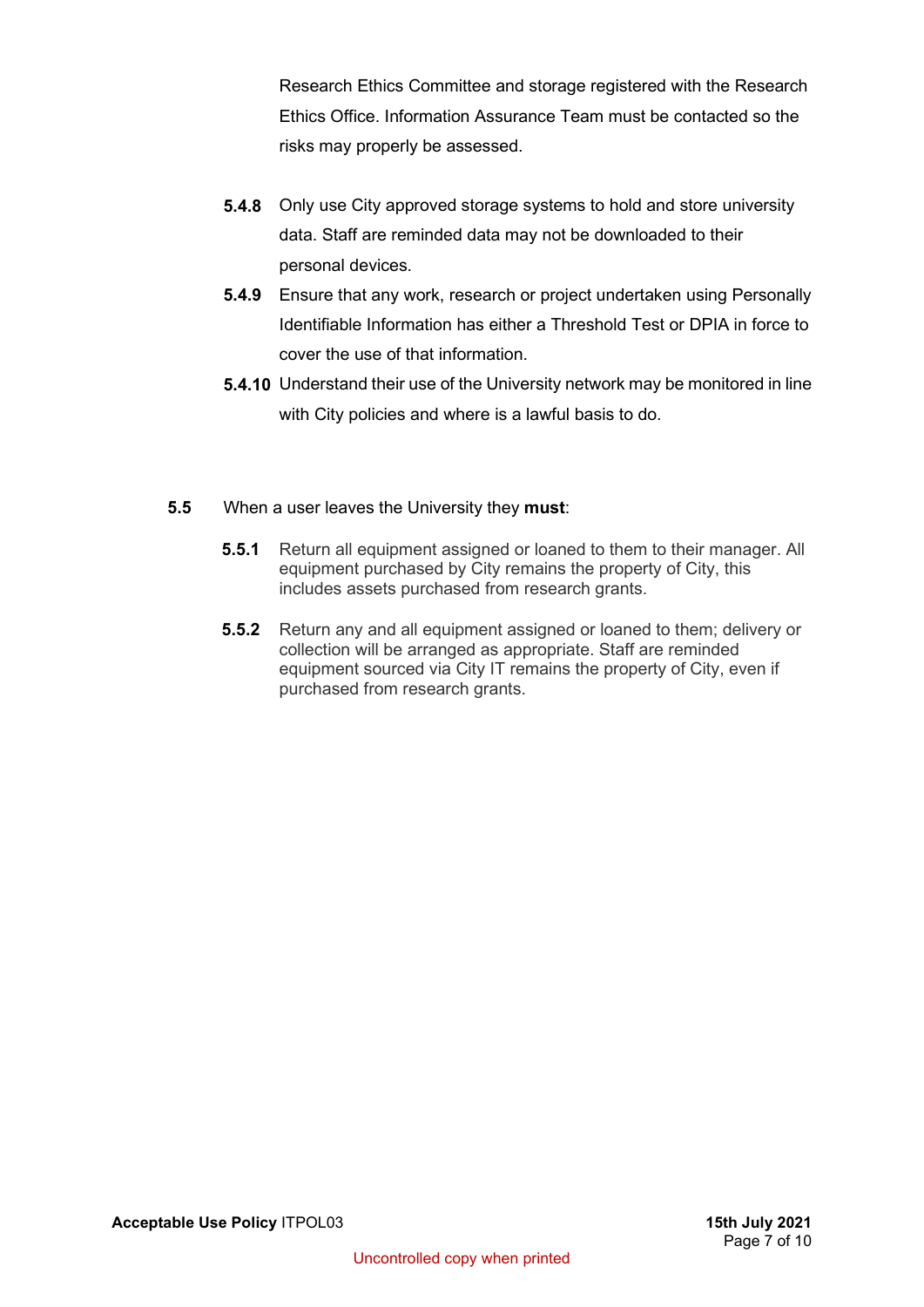## <span id="page-7-0"></span>**6. Roles and responsibilities**

All users of information systems are responsible for the security of data in their charge and care, it is their duty to ensure University systems are used appropriately and securely. Any person who suspects misuse of University systems should report the matter to their manager, supervisor or IT Service Desk without delay.

### <span id="page-7-1"></span>**7. Compliance**

#### **7.1 Compliance measurement**

The Information Security Manager will verify compliance to this policy through various methods, including but not limited to, periodic walk-throughs, business tool reports, internal and external audits, video monitoring, and feedback to the policy owner.

#### **7.2 Exceptions**

Any exception to this policy must be approved by the Director of IT in advance.

#### **7.3 Non-compliance**

Any reckless or wilful conduct by any person or persons using City, University of London's network and computer systems which undermines this policy or puts at risk the security of data may result in disciplinary action being taken against them. All such cases will be fully investigated according to the University's disciplinary procedures and may be reported to the regulatory authorities.

In the case of a criminal offence being committed, City, University of London will involve the appropriate authority.

#### <span id="page-7-2"></span>**8. Risk management**

Risk management for each department / School is defined within their Risk Management Policy.

#### <span id="page-7-3"></span>**9. Policy review**

This policy will be reviewed by the process owners and updated alongside the security operating procedures on a regular basis, not to exceed 12 months.

#### <span id="page-7-4"></span>**10. Process owners**

The Director of IT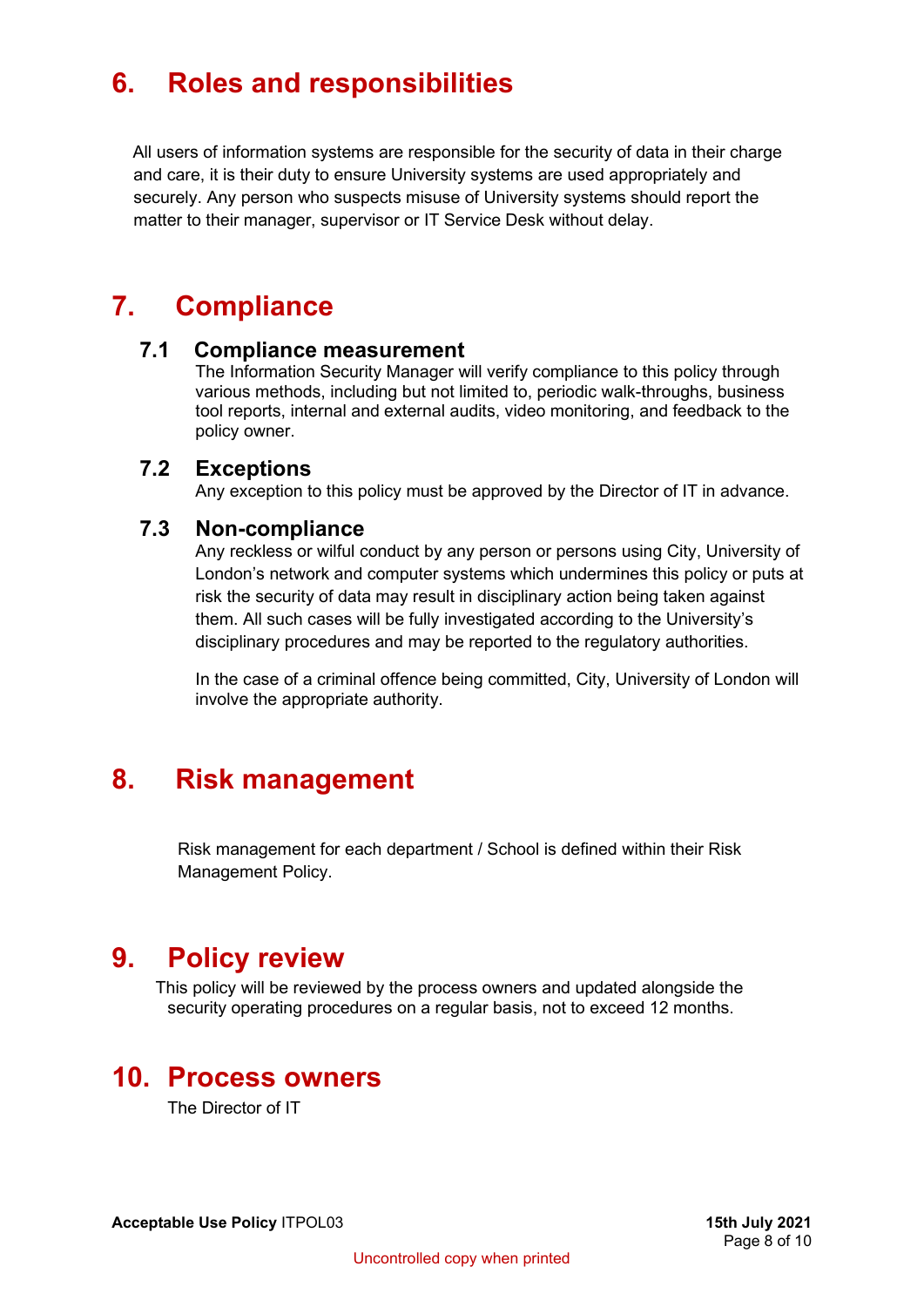## <span id="page-8-0"></span>**11. Review schedule**

This policy, and its subsidiaries, shall be reviewed and updated regularly to ensure that they remain appropriate in the light of any relevant changes to the law, organisational policies or contractual obligations by the Information Security Manager and the Information Security Committee. Additional regulations may be created to cover specific areas as required.